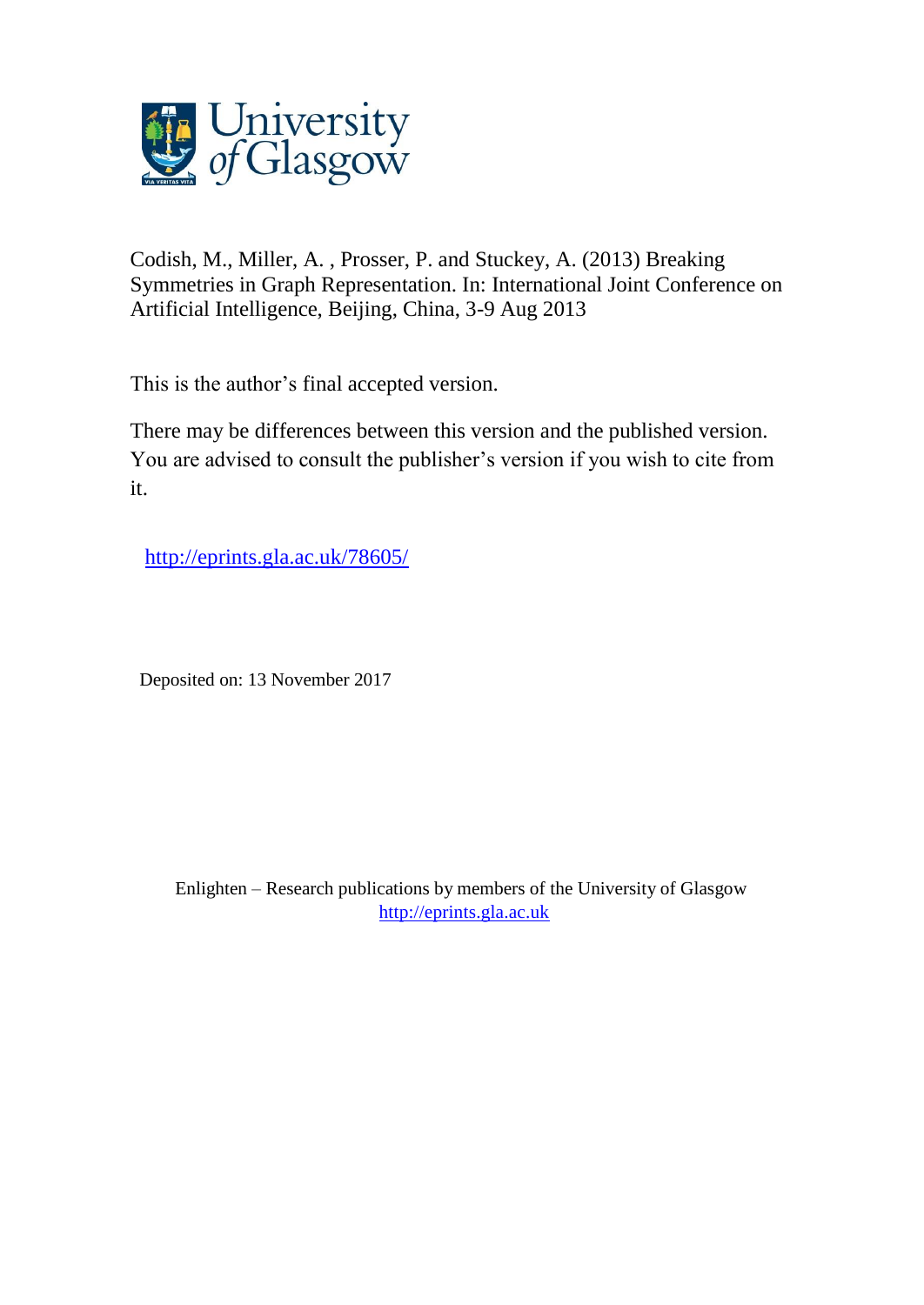# Breaking Symmetries in Graph Representation

Michael Codish Dept. of Computer Science Ben-Gurion Univ. of the Negev Beer-Sheva, Israel

Alice Miller and Patrick Prosser School of Computing Science University of Glasgow Scotland

Peter J. Stuckey Dept. of Comp. Sci. and SE and NICTA Victoria Laboratory

University of Melbourne, Australia

#### Abstract

There are many complex combinatorial problems which involve searching for an undirected graph satisfying a certain property. These problems are often highly challenging because of the large number of isomorphic representations of a possible solution. In this paper we introduce novel, effective and compact, symmetry breaking constraints for undirected graph search. While incomplete, these prove highly beneficial in pruning the search for a graph. We illustrate the application of symmetry breaking in graph representation to resolve several open instances in extremal graph theory.

#### 1 Introduction

The canonical graph representation problem is pertinent to a wide range of scientific applications. It is closely related to the graph isomorphism problem, as two graphs are isomorphic if and only if they have the same canonical representation. Examples of applications include data-mining [Washio and Motoda, 2003], mathematical chemistry [Faulon, 1998] and bio-informatics [Gardiner, 2011]. The two problems are poly-time equivalent, and are among the few that are known to be in NP but not known either to be solvable in polynomial time, nor to be NP-complete.

There are a variety of software tools devoted to solving the two problems "in practice", one of which is nauty, due to McKay [1990]. Nauty is sometimes referred to as the world's fastest isomorphism testing program. It is also able to produce a canonically-labeled isomorph of a graph to assist in isomorphism testing.

This paper is about constraint problems which involve the search for a graph that satisfies certain properties. For example, consider the problem to determine if there exists an undirected graph with 31 nodes, 81 edges, and which does not contain cycles of length 4 or less. This question arises in "extremal graph theory" [Bollobás, 1978], and its answer is unknown [Garnick *et al.*, 1993]. The search space for problems of this type is enormous, and search may be optimized by restricting it to focus on canonical representations, or to avoid as often as possible isomorphic graphs. The general idea is to "break" symmetries in the search space. However, it is not clear how to apply this idea when searching for a graph. In this type of problem the graph is a variable, so graph algorithms for canonical representation and isomorphism, as well as tools such as nauty, all of which operate on given graphs, do not apply. This paper provides a solution to this problem.

We assume a setting where testing for the existence of a graph  $G$  satisfying a property  $P$  is posed as a Boolean constraint  $P(A_G)$  on the variables of the Boolean adjacency matrix  $A_G$  of  $G$ . We follow the approach advocated by Crawford *et al.* [1996], where a predicate,  $sb(A_G)$ , is introduced to break symmetries in the search space. In this way the satisfiability of  $P(A_G)$  is equivalent to that of  $P(A_G) \wedge$  sb $(A_G)$ . Ideally,  $\mathsf{sb}(A_G)$  is satisfied by a single member of each equivalence class of  $A_G$  under graph isomorphism, thus drastically restricting the search space for  $P(A_G) \wedge$  sb $(A_G)$ . However, this is not realistically possible as such a predicate also determines a canonical representation. In practice, it is sufficient that  $\mathsf{sb}(A_G)$  is satisfied by at least one member of the equivalence class of  $A_G$  under isomorphism (typically by more than one) and in this case we say that sb is a *symmetry breaking predicate*. Shlyakhter [2007] notes that the difficulty is to identify a symmetry-breaking predicate which is both *effective* (rules out a large portion of the search space) and *compact* (so that checking the additional constraints does not slow down the search).

The presentations in [Crawford *et al.*, 1996; Shlyakhter, 2007] consider symmetry breaking in terms of isomorphism, but focus on different structures such as acyclic digraphs, relations, permutations and functions. We introduce a novel, effective and compact predicate to break symmetries on graph representation. We consider simple graphs (undirected, with no multiple, nor self edges). We demonstrate the effectiveness of our approach through experimentation and resolve several open instances in extremal graph theory.

# 2 Graphs and their Canonical Representation

Throughout this paper we consider undirected simple graphs without loops or multiple edges. We focus on finite graphs and typically name the  $n$  nodes of a graph in the set  $\{1, \ldots, n\}$ . We denote the Boolean values true and false by 1 and 0 respectively.

**Definition 1 (Graph)** A *graph*  $G = (V, E)$  has nodes  $V =$  $\{1,\ldots,n\}$  and edges  $E \subseteq V \times V$  where  $(x,y) \in E \Rightarrow$  $(y, x) \in E$ . The Boolean *adjacency matrix*,  $A_G$  of G, is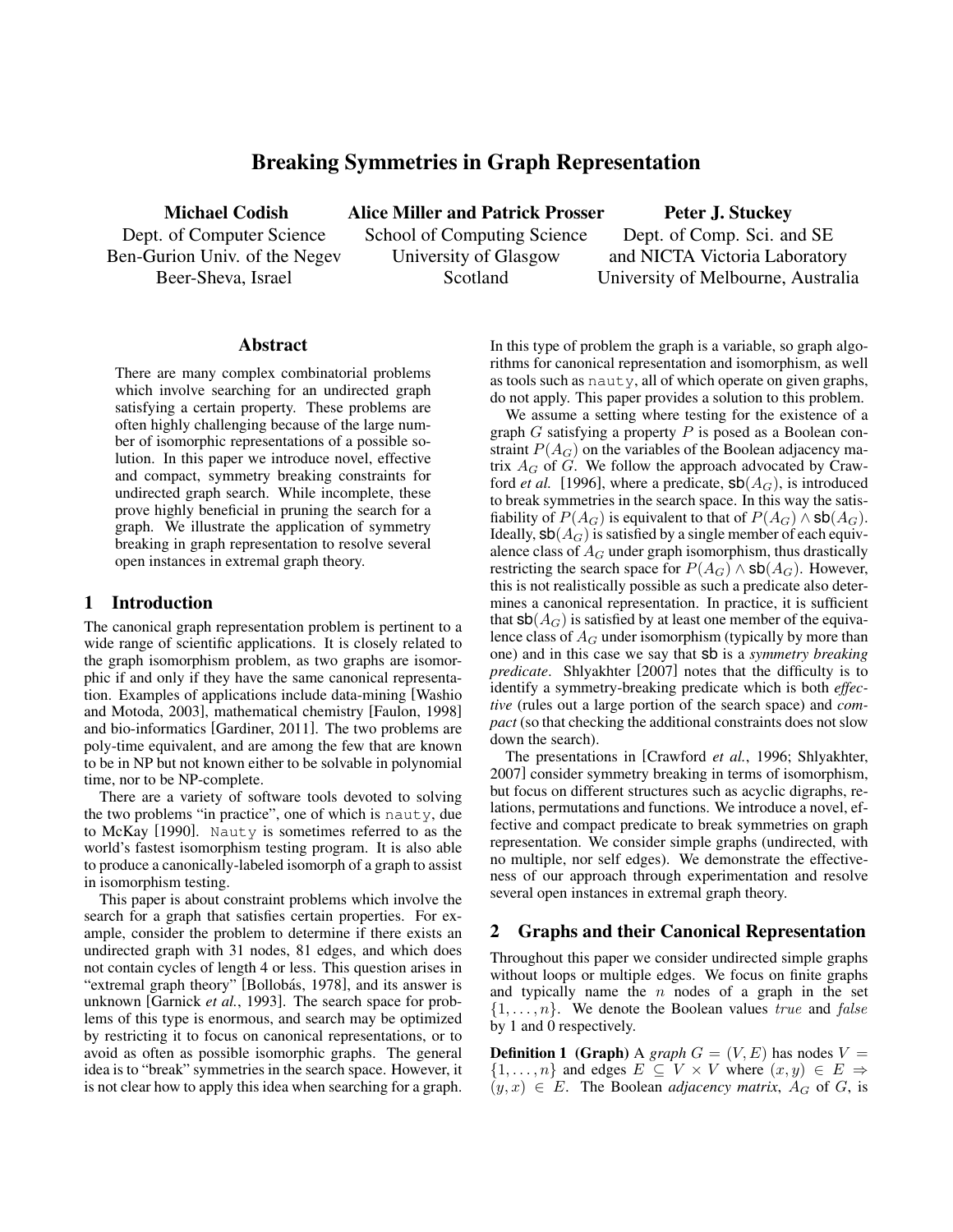the  $n \times n$  symmetric matrix where  $A_G[x, y] \leftrightarrow (x, y) \in E$ . The  $i^{th}$  row of matrix A is denoted by  $A[i]$ , and  $A[i, j]$  denotes the  $j^{th}$  element of  $A[i]$ . The degree of node  $u \in V$  is  $degree(u) = |\{(u, v) | (u, v) \in E\}|$ . We denote the minimum and maximum degrees of the nodes in G as  $\delta(G)$  and  $\Delta(G)$ , or  $\delta$  and  $\Delta$  when the context is clear.

Example 1 Figure 1 illustrates three graphs with corresponding adjacency matrices.

We use cycle notation to represent permutations. For example, the permutation  $(1,2,6)(3,4)$  maps 1 to 2, 2 to 6, 6 to 1, and 3 to 4, 4 to 3, and 5 to 5.

**Definition 2** (**permuting nodes**) Let  $G = (V, E)$  be a graph with n nodes,  $A_G$  the adjacency matrix for G, and  $\pi$  a permutation on  $\langle 1, \ldots, n \rangle$ . Then  $\pi(G)$  is the graph represented by permuting the nodes of G using  $\pi$ . Formally,  $\pi(\tilde{G}) = (V, E')$ where  $E' = \{(\pi(x), \pi(y)) \mid (x, y) \in E\}$  and  $\pi(A_G)$  is the adjacency matrix of  $\pi(G)$ .

**Definition 3 (graph isomorphism)**  $G$  and  $G'$  are isomorphic if there exists a permutation  $\pi$  such that  $A_G = A_{\pi(G')}$ .

Example 2 The graphs in Figure 1 are isomorphic. We can permute  $G_1$  to  $G_2$  using  $\pi_1 = (2, 8, 5, 9, 4, 7, 3)$  and  $G_1$  to  $G_3$  using  $\pi_2 = (2, 9, 4, 8, 6, 7, 3).$ 

**Definition 4** (sequences, lexicographic order) Let  $A$  a be matrix and  $A[i]A[j]$  the concatenation of rows i and j (viewed as sequences). The length of a sequence s is denoted  $|s|$ . We use  $\preceq$  to denote the usual lexicographic order on sequences. We extend this notation in the obvious way: for matrices, with *n* and *m* rows respectively,  $A \preceq B$ , if and only if  $A[1]A[2] \cdots A[n] \preceq B[1]B[2] \ldots B[m]$ ; and for graphs,  $G \preceq G'$  if and only if  $A_G \preceq A_{G'}$ .

One way to define a canonical representation of a graph is to take the smallest graph (i.e. in the lexicographic order) which is isomorphic to  $G$  [Read, 1978]. This is the definition which we adopt throughout the paper.

Definition 5 (canonical form of a graph) The canonical form of a graph  $G$  is the graph with  $can(G)$  $\min_{\leq} {\tau(G) | \pi}$  is a permutation}. We say that G is canonical if  $G = can(G)$ .

**Example 3** Consider the graphs of Figure 1. The graph  $G_3$ is the canonical representation of  $G_1$ ,  $G_2$  and  $G_3$ .

Note that the canonical representation of a graph does not necessarily order the nodes by degree. In Figure 1, the nodes of  $G_2$  are ordered by degree: nodes  $\{1, 2, 3, 4\}$  are of degree 2, nodes  $\{5, 6, 7, 8\}$  are of degree 3 and node 9 is degree 4. But this is not the case for the canonical form,  $G_3$ .

#### 3 Symmetry breaking on Representation

We first consider a symmetry breaking predicate, introduced without proof in [Miller and Prosser, 2012], which constrains the rows of the adjacency matrix to be sorted lexicographically in non-decreasing order.

Definition 6 (lexicographic symmetry break) Let A be an  $n \times n$  adjacency matrix. We define

$$
\mathsf{sb}_\ell(A) = \bigwedge_{i=1}^{n-1} A[i] \preceq A[i+1]
$$

Observe the graphs in Figure 1. We have  $sb_{\ell}(A_{G_1})$  =  $false$ ,  $\mathsf{sb}_{\ell}(A_{G_2}) = \mathit{false}$ , and  $\mathsf{sb}_{\ell}(A_{G_3}) = \mathit{true}$ .

Definition 6 is more subtle than might first appear. It defines a symmetry breaking predicate only because for every adjacency matrix A,  $\mathsf{sb}_{\ell}(A')$  is true for at least one of the matrices  $A'$  isomorphic to  $A$ . No such proof is provided in [Miller and Prosser, 2012]. In fact, were we to reverse the order, taking  $A[i] \geq A[i + 1]$  instead, it would not define a symmetry breaking constraint. Consider for example any representation of the graph G with 2 nodes and a single edge. Then  $A_G[1] \not\succeq A_G[2]$ . The subtlety arises because, in contrast to the case of breaking symmetries in matrix problems where rows and columns can be reordered, such as in [Gent *et al.*, 2002; Flener *et al.*, 2002; Frisch *et al.*, 2003], here we need to reorder rows and columns both in the same way. To prove the correctness of Definition 6 it is sufficient to show that  $\mathsf{sb}_{\ell}(can(A))$  holds.

#### **Theorem 1** Let G be a graph. Then  $\mathbf{Sb}_{\ell}(can(A_G)).$

*Proof:* Let A be canonical and assume to the contrary that A does not satisfy  $sb_{\ell}(A)$ . Let i be such that  $A[i] \npreceq A[i + 1]$ . It follows that there is a j such that for every  $1 \leq j' < j$ ,  $A[i, j'] = A[i+1, j']$  and  $A[i, j] = 1$  and  $A[i+1, j] = 0$ . Let  $A'$  be the matrix obtained by swapping rows  $i, i + 1$  as well as columns  $i, i + 1$ . We show that  $A' \prec A$  in contradiction to A being canonical. Considering that  $A[i, j] = 1$ , so  $i \neq j$ and there are two cases. We detail the case for  $i < j$ . The other case is similar.

If  $i < j$ , note that because the  $j - 1$  length prefixes of A[i] and  $A[i + 1]$  are equal, hence  $A[i, 1] \cdots A[i, j - 1] =$  $A^{\dagger}[i,1]\cdots A^{\dagger}[i,j-1]$ . Note also that  $A[i^{\dagger}] = A^{\dagger}[i^{\dagger}]$  for  $i^{\dagger} <$ i (the i and  $i + 1$  elements in  $A[i']$  are equal because A is symmetric and  $A[i, i'] = A[i + 1, i']$ . It follows that the first cell to differ in A and A' is  $A[i, j] = 1$  and  $A'[i, j] = 0$ . So  $A' \prec A$ . Contradiction.

We now proceed to strengthen this notion of symmetry breaking. The following example illustrates a symmetry not captured by  $\mathsf{sb}_{\ell}(A)$ .

**Example 4** Consider the adjacency matrix  $A_1$  depicted in Figure 2 for which  $\mathsf{sb}_{\ell}(A_1) = \text{true}$  as the rows are ordered lexicographically. Observe that  $A[2] \preceq A[3]$  independent of whether we swap the nodes (rows and columns) 2 and 3, or not. Adjacency matrix  $A_2$  depicted in Figure 2 is the result of this swap and it too satisfies  $\mathsf{sb}_{\ell}(A_2) = \text{true}$ . However, it is "closer" to canonical as  $A_2 \preceq A_1$ . Indeed  $A_2$  is the canonical representative of this graph. Figure 2 highlights that the first 3 elements of rows 2 and 3 are invariant under node swap.

In view of Example 4 we introduce the following definition and then introduce a stronger symmetry breaking constraint.

#### Definition 7 (extended lexicographic order)

Let s be a sequence and  $I \subseteq \{1, \ldots, |s|\}$ . We denote by  $(s \restriction I)$  the sequence obtained from s by simultaneously omitting the elements at positions  $I$ . For a set of natural numbers I we denote by  $\preceq_I$  the order on sequences of length at least  $\max(I)$  defined by:  $s_1 \preceq_I s_2 \Leftrightarrow (s_1 \upharpoonright I) \preceq (s_2 \upharpoonright I).$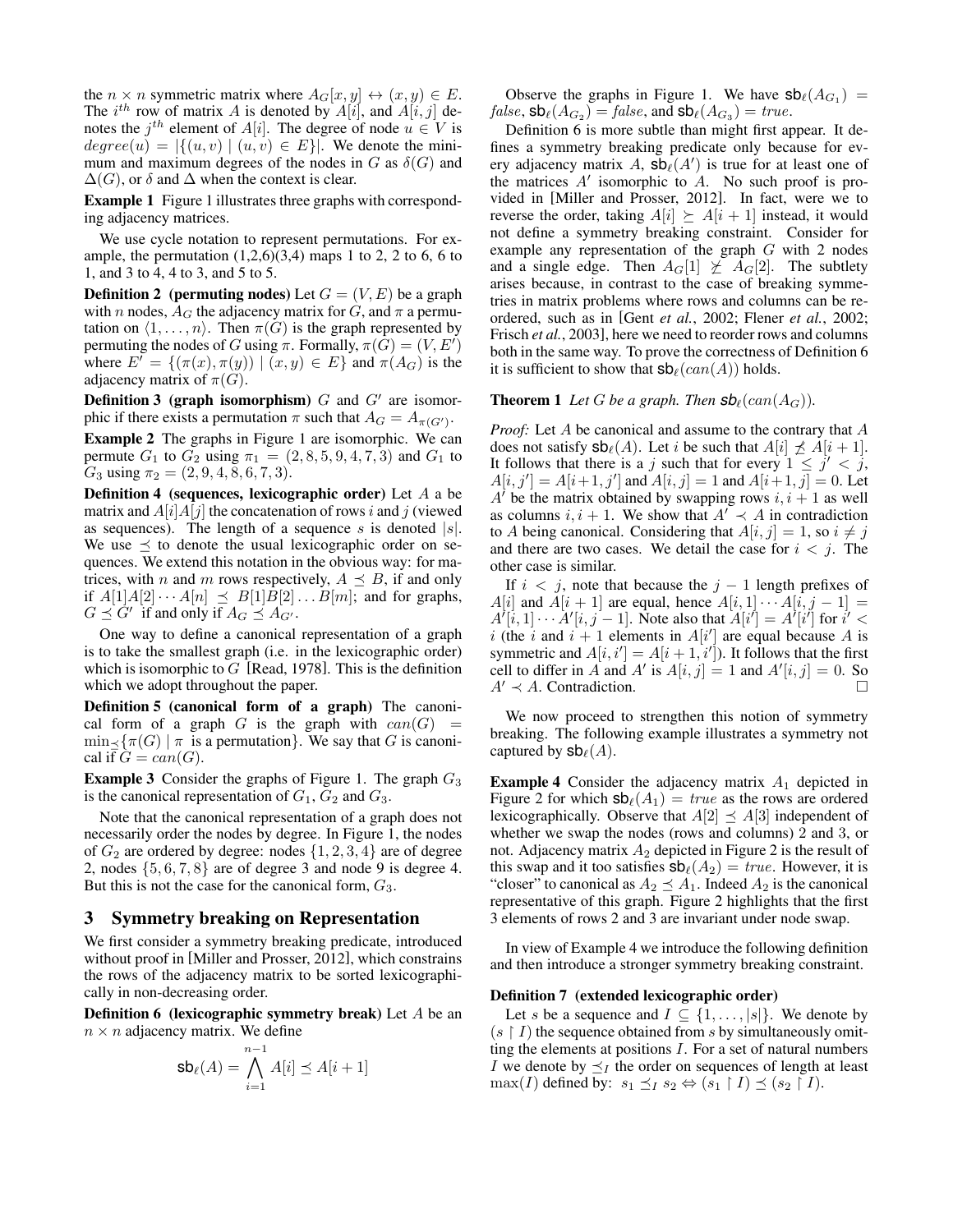

Figure 1: Three example graphs and their adjacency matrices



Figure 2: Graphs and adjacency matrices for Example 4.

Definition 8 (improved lexicographic symmetry break) Let A be an  $n \times n$  adjacency matrix. We define

$$
\mathsf{sb}_{\ell}^*(A) = \bigwedge_{i < j} A[i] \preceq_{\{i,j\}} A[j]
$$

Observe that Definition 8 introduces  $O(n^2)$  constraints on lexicographic order whereas Definition 6 introduces only  $O(n)$ . This is needed because we lack a "transitivity" like property stating that if  $s_1 \preceq_{\{i,j\}} s_2$  and  $s_2 \preceq_{\{j,k\}} s_3$  then also  $s_1 \preceq_{\{i,k\}} s_3$ . But this does not hold as illustrated by the following example.

Example 5 Consider the adjacency matrix A shown in Figure 3. While clearly  $A[1] \preceq_{\{1,2\}} A[2]$  and  $A[2] \preceq_{\{2,4\}} A[4]$ , it is not the case that  $A[1] \preceq_{\{1,4\}} A[4]$ .

Interesting, transitivity does hold for rows two apart.

**Theorem 2**  $A[i]$   $\preceq_{\{i,i+1\}}$   $A[i + 1] \wedge A[i + 1]$   $\preceq_{\{i+1,i+2\}}$  $A[i+2] \Rightarrow A[i] \preceq_{\{i,i+2\}} A[i+2]$ 

*Proof:* Assume the premise and adopt the following representation where the boxed elements are at positions  $i, i + 1$  and  $i+2$ .

$$
A[i] = S_1 \overline{0 x y} T_1
$$
  

$$
A[i+1] = S_2 \overline{x 0 z} T_2
$$
  

$$
A[i+2] = S_3 \overline{y z 0} T_3
$$

From the premise by definition of  $\preceq_I$ , we have  $S_1 y T_1 \preceq$  $S_2zT_2$  and  $S_2xT_2 \preceq S_3yT_3$ . We prove that  $S_1xT_1 \preceq S_3zT_3$ which gives the result. There are two cases: either (a)  $S_1 \prec$ S<sub>2</sub>, and since  $S_2 \preceq S_3$  we have  $S_1 \prec S_3$  and the result holds; or (**b**) if  $S_1 = S_2$ , then either  $S_2 \prec S_3$ , and the result follows, or  $S_2 = S_3$ , and it remains to show that  $xT_1 \preceq zT_3$ . So we have  $S_1 = S_2 = S_3$ . Suppose  $y \prec z$  then since  $x \preceq y$ we have that  $x \prec z$  and the result holds. Otherwise,  $y = z$ . Suppose  $x \prec y$  then clearly  $x \prec z$  and the result holds. So assume  $x = y = z$ . Then we have that  $T_1 \preceq T_2$  and  $T_2 \preceq T_3$  and hence the result holds. and hence the result holds.

So we can refine Definition 8.

Corollary 1

$$
\mathsf{sb}_{\ell}^*(A) = \bigwedge_{\substack{i < j \\ j-i \neq 2}} A[i] \preceq_{\{i,j\}} A[j]
$$

The following proves that  $sb^*$  is a symmetry-breaking predicate.

Theorem 3 *Let* A *be a canonical adjacency matrix. Then*  $sb^*_{\ell}(A)$  *holds.* 

*Proof:* Let A be the canonical adjacency matrix for a graph G and assume to the contrary that A does not satisfy  $sb_{\ell}^{*}(A)$ . That is, there exist i and j such that  $i < j$  and  $A[i] \npreceq_{\{i,j\}}$  $A[j]$ . Let  $\pi$  denote the permutation which swaps nodes i and j in G. We show that  $B = A_{\pi(G)} \prec A$ .

We denote the i and j rows,  $A[i] = S_1(0)S_2(x)S_3$  and  $A[j] = T_1(x)T_2(0)T_3$  such that the circled 0 and x are at positions i and j in  $A[i]$  and at positions j and i in  $A[j]$ . They are circled to correspond to Figure 4(a). Since  $A[i] \npreceq_{\{i,j\}}$  $A[j]$ , hence  $S = S_1S_2S_3 \succ T_1T_2T_3 = T$ . Since  $S \succ T$ , hence  $S$  and  $T$  must have prefixes of the form  $W1$  and  $W0$ , respectively. Namely, W is a common prefix followed by a 1 in  $S$  and by a 0 in  $T$ . Let  $k$  be the column where this first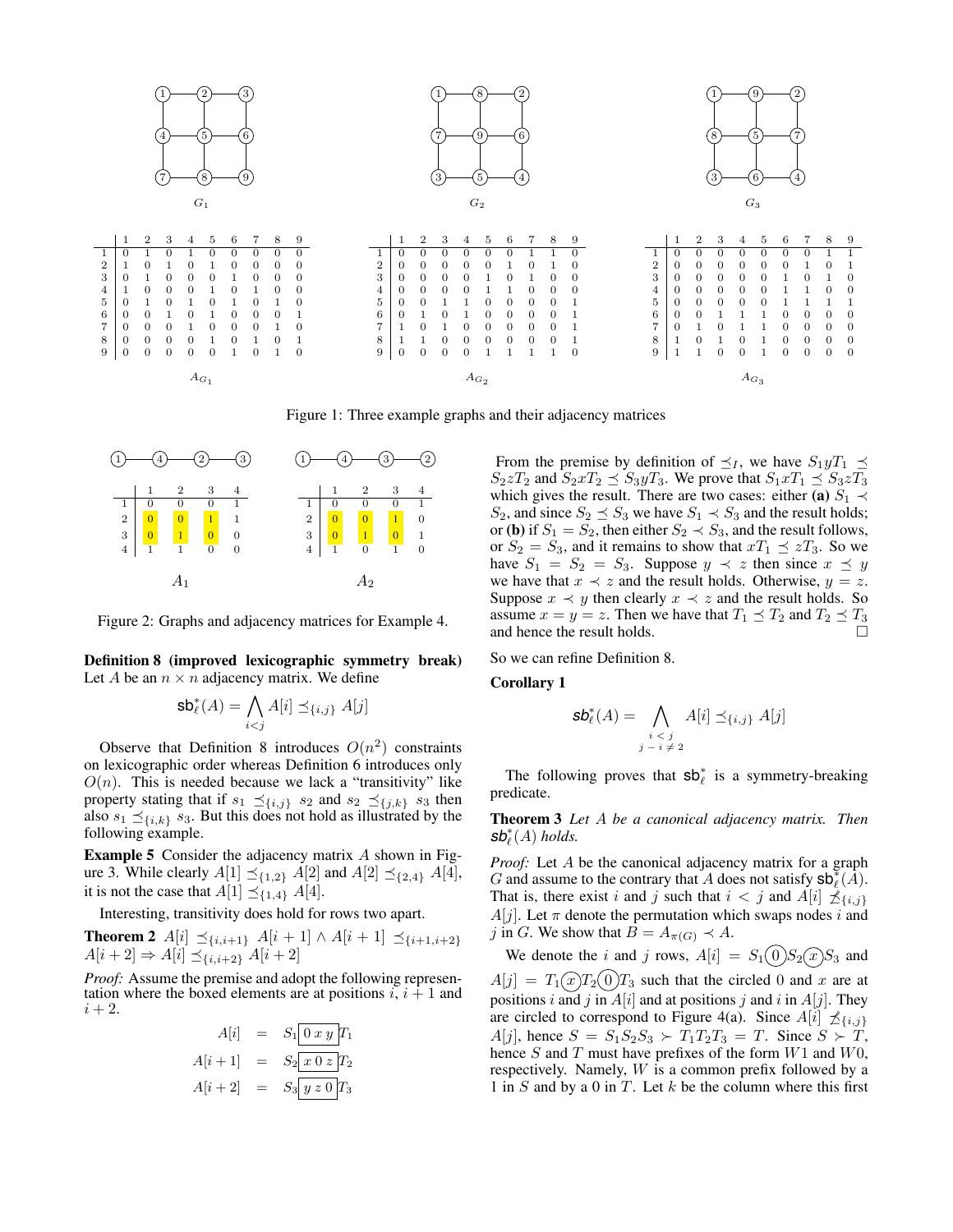

Figure 3: Extended lexicographic comparisons for Example 5 where only the highlighted entries are compared.



Figure 4: Diagram illustrating Theorem 3. (a) shows the basic form of rows i and j; (b) illustrates the original adjacency matrix for the first case of the proof where we assume  $S_1 = W1S_4$  and  $T_1 = W0T_4$ ; and (c) represents the adjacency matrix after swapping  $i$  with  $j$ .

difference occurs (so  $|W| = k - 1$ ). It is not possible that  $k = i$  since this column does not occur in S and T.

Consider the case where  $k < i$ . The first k-1 rows in A and  $B$  are identical. This is clear except for columns i and j. But these are the same as rows  $i$  and  $j$  (because of symmetry) and hence identical in the first  $k - 1$  positions. We show that  $B[k] \prec A[k]$ . Let  $A[k] = V1X0W$  where  $|V| = i - 1$  and  $|V1X| = j - 1$ , then by construction  $B[k] = V0X1W$  and  $B \prec A$ . The proof for the second case,  $k > i$ , is similar.

Note that often we may wish to separate nodes of the graph into equivalence classes a priori, and generate a graph that satisfies those equivalence classes. We can still use (extended) lexicographic ordering to help constrain the resulting adjacency matrices, since we can extend Theorem 3 to this case.

**Definition 9** (ordered partition)] Let  $G$  be a graph. Then  $P = \{P_1, \ldots, P_p\}$  is an *ordered partition* of the nodes of G if ∀1  $\leq i < j \leq p$  then  $v_i \in P_i \land v_j \in P_j \Rightarrow v_i < v_j$ .

Definition 10 (partition preserving permutation) Let  $P =$  $\{P_1, \ldots, P_p\}$  be an ordered partition on the nodes of G. A permutation  $\pi$  on the nodes of G is *partition preserving* for  $P$  if  $\forall 1 \leq i \leq p, \forall v_i \in P_i, \pi(v_i) \in P_i$ .

**Example 6** Consider the graph  $G_2$  from Figure 1 and the ordered partition  $P = \{ \{1, 2, 3, 4\}, \{5, 6, 7, 8\}, \{9\} \}$ , which partitions vertices by degree. Then the permutation  $\pi$  =  $(2, 3, 4)$  is partition preserving for P. It maps elements in  $P_1$  to other elements in  $P_1$  and elsewhere is the identity.

Definition 11 (canonical partitioned adjacency matrix) The canonical form of a graph  $G$  with respect to an ordered partition P is the graph  $can(G, P)$  =  $\min_{\prec} {\pi(G) | \pi$  is a partition preserving permutation for P. We say that G is canonical for P if  $G = can(G, P)$ .

We can define a symmetry breaking predicate for partitioned graphs as follows:

Definition 12 (partitioned lexicographic symmetry **break**) Let A be an  $n \times n$  adjacency matrix and  $P = \{P_1, P_2, \ldots, P_p\}$  be an ordered partition. We define

$$
\mathsf{sb}_{\ell}^*(A, P) = \bigwedge_{k=1}^p \bigwedge_{\{i,j\} \subseteq P_k, i < j} A[i] \preceq_{\{i,j\}} A[j]
$$

Theorem 4 *Let* G *be a canonical partitioned graph for an ordered partition* P. Then  $\mathsf{sb}_{\ell}^*(A_G,P)$  *holds.* 

*Proof:* Let A be the canonical adjacency matrix for graph G and assume to the contrary that A does not satisfy  $\mathsf{sb}_{\ell}^*(A, P)$ . That is, there exists a partition  $P_k$  and  $\{i, j\} \subseteq P_k$  with  $i < j$ where  $A[i] \npreceq_{\{i,j\}} A[j]$ . We show that  $B = A_{\pi(G)} \prec A$ where  $\pi$  swaps i and j. Note that  $\pi$  is a partition preserving permutation for P. The remainder of the proof is essentially identical to that of Theorem 3.

### 4 Extremal Graph Problems

We apply a constraint-based approach to extremal graph problems and illustrate the advantage of symmetry breaking on the graph representation.

The girth of a graph is the size of the smallest cycle contained in it. Let  $\mathcal{F}_k(v)$  denote the set of graphs with v vertices and girth at least  $k + 1$ . Let  $f_k(v)$  denote the maximum number of edges in a graph in  $\mathcal{F}_k(v)$ . A graph in  $\mathcal{F}_k(v)$  with  $f_k(v)$ edges is called *extremal*. The number of non-isomorphic extremal graphs in  $\mathcal{F}_k(v)$  is denoted  $F_k(v)$ . Extremal graph problems are about discovering values of  $f_k(v)$  and  $F_k(v)$ and about finding witnesses. In [Abajo and Diánez, 2010] the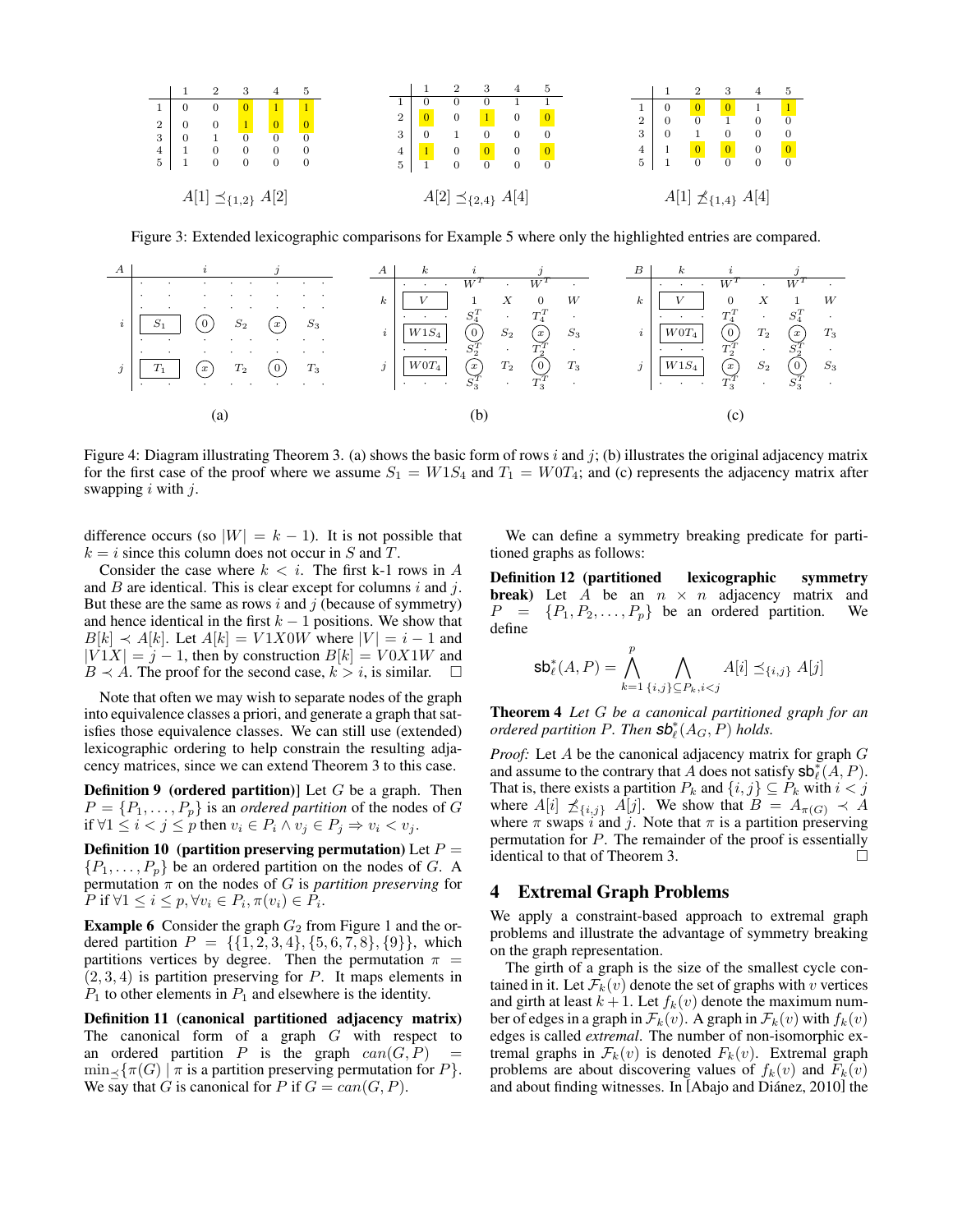$$
\forall_{1 \leq i < j \leq v} \colon (A[i,j] \equiv A[j,i] \quad \text{and} \quad A[i,i] \equiv false) \tag{1}
$$

$$
\forall_{i,j,k} \, A[i,j] + A[j,k] + A[k,i] < 3 \tag{2}
$$

$$
\forall_{i,j,k,l}. A[i,j] + A[j,k] + A[k,l] + A[l,i] < 4 \tag{3}
$$

$$
\sum_{1 \le i < j \le v} A[i, j] = e \tag{4}
$$

$$
\forall_{1 \leq i \leq v} \cdot \begin{pmatrix} \delta \leq \sum_{1 \leq j \leq v} A[i,j] \leq \Delta, & \min_{i} (\sum_{1 \leq j \leq v} A[i,j]) = \delta \\ \text{and} & \max_{i} (\sum A[i]) = \Delta \end{pmatrix} \tag{5}
$$

 $\mathbf{1}$ 

Figure 5: Basic constraint model for extremal graph problems (no cycles of length 4 or less)

authors attribute the discovery of values  $f_4(v)$  for  $v \le 24$  to [Garnick *et al.*, 1993] and for  $25 \le v \le 30$  to [Garnick and Nieuwejaar, 1992]. In [Garnick *et al.*, 1993] the authors report values of  $F_4(v)$  for  $v \le 21$ . In [Garnick *et al.*, 1993] and [Wang *et al.*, 2001] the authors apply algorithms to compute lower bounds on  $f_4(v)$  for  $31 \le v \le 200$ . Some of these lower bounds are improved in [Abajo *et al.*, 2010]. Values of  $f_4(v)$  for  $v \leq 30$ , and of  $F_4(v)$  for  $v \leq 21$  are available as sequences A006856 and A159847 of the On-Line Encyclopedia of Integer Sequences [OEIS, 2010].

Our basic constraint model is depicted as Figure 5 where we assume that A is a Boolean  $v \times v$  matrix. Constraint (1) states that the graph is simple (symmetric with no self loops), Constraints (2) and (3) express that there are no cycles of length 3 and 4, and Constraint (4), that the number of edges is e. Constraints (2) and (3) are implemented more efficiently. We introduce additional Boolean variables for each triplet of (distinct) vertices  $i, j, k$  with  $i < k$ :  $x_{i,j,k} \leftrightarrow A[i, j] \wedge A[j, k]$ represents a length 2 path between i and k via j; and  $x_{i,k} \leftrightarrow$  $\forall \{x_{i,j,k} | j \neq i, j \neq k\}$  represents the existence of any length 2 path between  $i$  and  $k$ . We then express Constraints (2) and (3) as  $\forall_{i,k}$ .  $A[i,k] + x_{i,k} < 2$  and  $\forall_{i,k}$ .  $\sum_j x_{i,j,k} < 2$ .

To explain Constraint (5) we recall Propositions 2.6 and 2.7 from [Garnick *et al.*, 1993] which state that for every graph in  $\mathcal{F}_4(v)$  with e edges the minimum and maximum vertex degrees, denoted  $\delta$  and  $\Delta$ , satisfy the following equations (assuming  $v > 1$ :

$$
v \ge 1 + \Delta\delta \ge 1 + \delta^2, \text{ and}
$$
  
\n
$$
\delta \ge e - f_4(v - 1), \text{ and } \Delta \ge [2e/v]
$$
 (\*)

Given values for  $v$  and  $e$  we model the problem separately for each potential pair  $(\delta, \Delta)$  introducing Constraint (5). In addition to the above constraints we introduce symmetry breaking constraints  $sb_\ell$  or  $sb_\ell^*$ .

**Example 7** For  $v = 31$  and  $e = 80$  the possible  $(\delta, \Delta)$  pairs satisfying Equation ( $\star$ ) are  $\{(4, 6), (4, 7), (5, 6)\}.$  Similarly, for  $v = 31$  and  $e = 81$  the single pair is  $(5, 6)$ .

We describe three experiments to evaluate the impact of different symmetry breaking strategies. Experiments were run using two different constraint solvers, BEE [Metodi and Codish, 2012] and Choco [Laburthe and Jussien, ]. We present the results obtained using BEE which compiles finite domain constraints to CNF and solves them using an

|    |          | no sym break            |                | $sb\ell$                |                | $sb^*$                  |                |
|----|----------|-------------------------|----------------|-------------------------|----------------|-------------------------|----------------|
| v  | $f_4(v)$ | $\overline{e} = f_4(v)$ | $e = f_4(v)+1$ | $\overline{e} = f_4(v)$ | $e = f_4(v)+1$ | $\overline{e} = f_4(v)$ | $e = f_4(v)+1$ |
| 11 | 16       | 0.08                    | $\infty$       | 0.07                    | 0.37           | 0.12                    | 0.22           |
| 12 | 18       | 0.06                    | 0.00           | 0.06                    | 0.00           | 0.07                    | 0.00           |
| 13 | 21       | 0.09                    | 0.00           | 0.09                    | 0.00           | 0.11                    | 0.00           |
| 14 | 23       | 0.14                    | 0.23           | 0.12                    | 0.87           | 0.15                    | 0.45           |
| 15 | 26       | 0.14                    | 0.00           | 0.15                    | 0.00           | 0.16                    | 0.00           |
| 16 | 28       | 0.17                    | 213.56         | 0.23                    | 4.45           | 0.23                    | 3.45           |
| 17 | 31       | 0.10                    | 0.01           | 0.13                    | 0.01           | 0.10                    | 0.01           |
| 18 | 34       | 0.14                    | 0.01           | 0.22                    | 0.01           | 0.16                    | 0.01           |
| 19 | 38       | 0.11                    | 0.00           | 0.13                    | 0.00           | 0.11                    | 0.00           |
| 20 | 41       | 9.46                    | 0.00           | 6.17                    | 0.00           | 0.20                    | 0.00           |
| 21 | 44       | 5.37                    | 1796.56        | 39.94                   | 0.62           | 4.53                    | 0.49           |
| 22 | 47       | 2.17                    | $\infty$       | 19.16                   | 32.43          | 228.81                  | 28.66          |
| 23 | 50       | 0.51                    | $\infty$       | 26.47                   | 2566.82        | 69.27                   | 2391.52        |
| 24 | 54       | 9.86                    | $\infty$       | 1.04                    | 0.00           | 40.89                   | 0.00           |
| 31 | 80       | 15.28                   | $\infty$       | 1.42                    | 2408.63        | 1.65                    | 2373.49        |
| 32 | 85       | 588.78                  | 0.00           | 125.07                  | 0.00           | 100.35                  | 0.00           |

Table 1: Computing  $f_4(v)$  (time in seconds; timeout 4hrs)



Figure 6: (a) the star  $S_{6,4}$ , (b) its adjacency matrix, and (c) a member of  $\mathcal{F}_4(31)$  with 80 edges (0=white, 1=black, not  $determined = gray)$ 

underlying SAT solver. Our configuration uses CryptoMiniSat v2.5.1 [Soos, 2010]. BEE performs CNF simplification by applying a constraint-driven technique called equipropagation [Metodi *et al.*, 2011] and partial evaluation. All experiments are performed on a single core of an Intel(R) Core(TM) i5-2400 3.10GHz CPU with 4GB memory under Linux (Ubuntu lucid, kernel 2.6.32-24-generic). BEE is written in Prolog and run using SWI Prolog v6.0.2 64-bits. All experiments were replicated and verified using the Choco constraint programming toolkit.

#### **4.1** Experiment 1: computing  $f_4(v)$

Table 1 summarizes the results for a constraint-based approach to compute values of  $f_4(v)$ . We compare the computation time for three configurations specified as columns for: no symmetry, and breaking symmetries using  $sb_\ell$  and  $sb_\ell^*$ .

For smaller instances,  $v \leq 15$ , we apply the constraint model from Figure 5. For larger instances,  $16 \le v \le 24$ , we add an additional constraint to the model. To this end we follow [Garnick *et al.*, 1993] where it is noted that every graph in  $\mathcal{F}(v)$  with at least 5 vertices contains a  $(\Delta, \delta - 1)$ -star. In general, an  $(m, n)$ -star is a rooted tree, denoted  $S_{m,n}$ , with m children, each of which has  $n \geq 1$  children, all of which are leaves. So, we add constraints to explicitly embed  $S_{\Delta,\delta-1}$ in the adjacency matrix. In this setting, based on Theorem 4 we impose symmetry breaking on the  $m$  clusters of  $n$  leaves of  $S_{m,n}$  as well as to the cluster of nodes not in  $S_{m,n}$ . Figure 6(a) illustrates the star  $S_{6,4}$ . A 31 × 31 adjacency matrix with an embedded  $S_{6,4}$  is depicted as Figure 6(b). Black and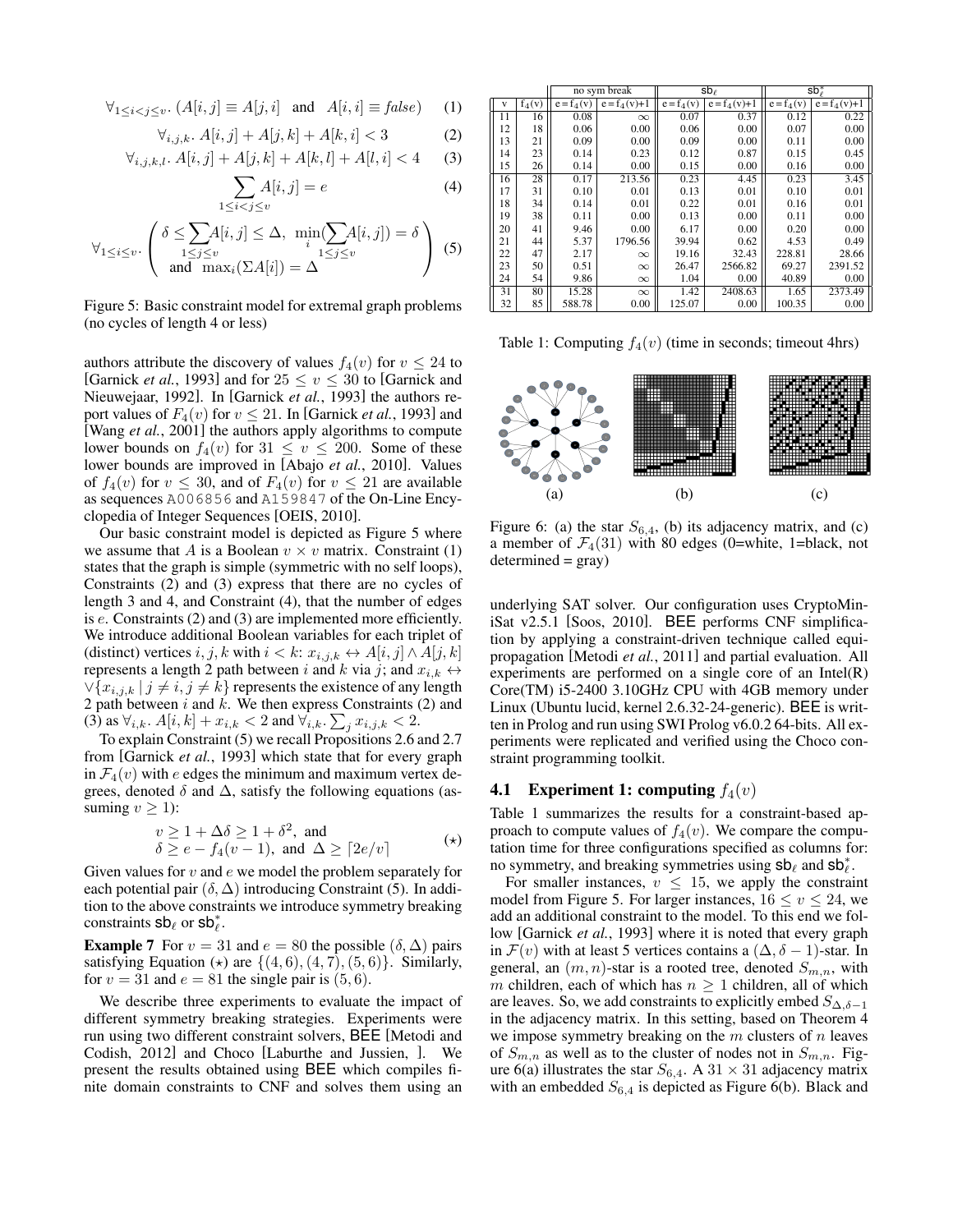white cells indicate values 1 and 0 respectively, and gray cells indicate unassigned Boolean variables. The last row of the matrix corresponds to the root. Then moving up we find the 6 children of the root, and then its 24 grandchildren. We will later return to explain Figure 6(c). Finally, in the third part of the table, we consider two open instances. Here we also consider a model with the constraints that embed the star.

For each value of  $v$  and each type of symmetry break, we search for a graph with  $f_4(v)$  edges (columns e=f<sub>4</sub>(v)), and show the non-existence of a graph with  $f_4(v) + 1$ edges (columns  $e = f_4(v)+1$ ). Examining the three  $e = f_4(v)$ columns, it appears that there is no significant gain in symmetry breaking when the instance is satisfiable and we need only find a single witness. When instances are unsatisfiable (the three  $e = f_4(v)+1$  columns) we encounter two types of instances: those which involve search and those which do not. For the later type, unsatisfiability derives from the propagation of the constraints in Equation  $(\star)$  and the computation is fast for all three configurations. For the other instances, the solver must explore the entire search space and symmetry breaking is then useful.

The bottom two rows in Table 1 describe our results for two open instances, computing  $f_4(31)$  and  $f_4(32)$ . A lower bound of  $f_4(31) \ge 80$  is given in [Garnick *et al.*, 1993] and a witness (discovered using our model in less than 2 seconds) is depicted as Figure 6(c). It is canonical with respect to a partitioning where the first 24 rows form 6 clusters of size 4 each (the grandchildren), the next 6 rows form a cluster (the children), and the last row is a singleton cluster (the root). With the proof that there is no witness with 81 edges (determined using our model in 40 minutes of CPU time) we conclude that  $f_4(31) = 80$ . Given that  $f_4(31) = 80$ , Equation ( $\star$ ) implies that  $f_4(32) \leq 85$  and hence that the lower bound  $f_4(32) \geq 85$ reported in [Garnick *et al.*, 1993] is the precise value, consequently  $f_4(32) = 85$ . These are both new results.

#### **4.2** Experiment 2: computing  $F_4(v)$

In this experiment we apply a constraint-based approach to compute the number of non-isomorphic extremal graphs with  $v$  vertices. We apply a constraint solver to generate all graphs satisfying the constraint model for  $v$  vertices and  $e = f_4(v)$  edges with corresponding symmetry breaking constraints. We then apply nauty to determine the number of non-isomorphic graphs within this set. The time required to run nauty is negligible and not detailed in our results.

For smaller values,  $v \leq 15$ , we consider the constraint model of Figure 5. Table 2 shows for each value of  $v$  the maximum number of edges  $f_4(v)$ , the number of non-isomorphs  $F_4(v)$ , and the number of graphs generated (columns sols) and computation time  $(time)$ , for each of the three configurations. Our results are as expected: improving symmetry breaking makes a significant difference. The bottom two rows in Table 2 describe our results for two open instances, computing  $F_4(24)$  and  $F_4(32)$ . To obtain these results we first extend, in the following lemma, the observation of Garnik regarding the embedding of a star for the two cases. We then explicitly embed the extended structures in the encoding.

Proposition 1 *(a) Every extremal graph* G *with 24 nodes contains a star*  $S_{5,3}$  *in which the 5 children of the root have* 

| v  | $f_4(v)$ | $F_4(v)$       |          | $sb\ell$<br>no sym break |                | $sb^*_{\ell}$ |                |        |
|----|----------|----------------|----------|--------------------------|----------------|---------------|----------------|--------|
|    |          |                | $#$ sols | time                     | $#$ sols       | time          | $#$ sols       | time   |
| 4  | 3        | $\overline{c}$ | 9        | 0.01                     | 3              | 0.03          | $\overline{c}$ | 0.01   |
| 5  | 5        |                | 12       | 0.01                     |                | 0.01          |                | 0.01   |
| 6  | 6        | $\overline{2}$ | 120      | 0.05                     | 4              | 0.03          | 2              | 0.03   |
| 7  | 8        |                | 900      | 0.25                     | 6              | 0.01          | 3              | 0.01   |
| 8  | 10       |                | 2520     | 1.95                     | 4              | 0.02          |                | 0.02   |
| 9  | 12       |                | 10080    | 16.48                    | 6              | 0.06          | 3              | 0.06   |
| 10 | 15       |                | 30240    | 48.96                    | $\overline{2}$ | 0.03          |                | 0.04   |
| 11 | 16       | 3              |          | $\infty$                 | 48             | 0.91          | 16             | 0.74   |
| 12 | 18       | $\overline{7}$ |          | $\infty$                 | 469            | 1.93          | 192            | 0.75   |
| 13 | 21       |                |          | $\infty$                 | 66             | 0.21          | 27             | 0.15   |
| 14 | 23       | 4              | L.       | $\infty$                 | 2888           | 81.67         | 1021           | 16.02  |
| 15 | 26       |                | -        | $\infty$                 | 812            | 51.72         | 268            | 4.70   |
| 24 | 54       |                |          | $\infty$                 | 144            | 32.93         | 144            | 15.03  |
| 32 | 85       |                |          | $\infty$                 | 240            | 726.33        | 240            | 765.16 |

Table 2: computing  $F_4(v)$  (time in seconds; timeout 4hrs)

| V  | $f_5(v)$ | no sym break | $sb\ell$ | sb <sub>z</sub> | $\mathsf{sb}^*_\ell$ |
|----|----------|--------------|----------|-----------------|----------------------|
| 4  | 3        | 0.00         | 0.00     | 0.01            | 0.02                 |
| 5  | 4        | 0.01         | 0.01     | 0.01            | 0.01                 |
| 6  | 6        | 0.01         | 0.01     | 0.01            | 0.01                 |
| 7  | 7        | 0.14         | 0.03     | 0.03            | 0.02                 |
| 8  | 9        | 2.01         | 0.06     | 0.04            | 0.04                 |
| 9  | 10       | 76.07        | 0.13     | 0.08            | 0.07                 |
| 10 | 12       | 2224.65      | 0.30     | 0.02            | 0.15                 |
| 11 | 14       | $\infty$     | 1.29     | 0.61            | 0.41                 |
| 12 | 16       | $\infty$     | 4.97     | 3.49            | 1.30                 |
| 13 | 18       | $\infty$     | 21.18    | 11.19           | 7.93                 |
| 14 | 21       | $\infty$     | 85.73    | 43.78           | 20.29                |
| 15 | 22       | $\infty$     | 801.03   | 418.05          | 203.08               |
| 16 | 24       | $\infty$     | $\infty$ | 6076.86         | 1613.60              |
| 17 | 26       | $\infty$     | $\infty$ | $\infty$        | 13903.10             |

Table 3: computing  $f_5(v)$  (time in seconds; timeout 4hrs)

*degrees* 5, 5, 5, 4, 4 *in* G*. (b) Every extremal graph* G *with 32 nodes contains a star*  $S_{6,4}$  *in which the 6 children of the root have degrees* 6, 5, 5, 5, 5, 5 *in* G*.*

# **4.3** Experiment 3: computing  $f_5(v)$

For our final experiment we consider the extremal graphs which contain no cycles of length 5 or less. To this end we extend the basic constraint model of Figure 5 with an additional constraint that states that every sequence of five vertices does not form a cycle, and we consider the optimization problem which computes values of  $f_5(v)$ . Table 3 shows our results. To better illustrate the impact of improved lexicographic symmetry breaking we consider also a predicate  $sb^{\dagger}_{\ell}$  which is like  $s\mathbf{b}_{\ell}^*$  but only compares consecutive rows of the matrix. It is clear that the much larger  $sb^*$  pays off, reducing computation time considerably for the larger instances.

### 5 Conclusion

Symmetry breaking for graph representations using  $sb_{\ell}$  is considered also in [Miller and Prosser, 2012] where it is shown to have a considerable impact. However, no formal justification is provided. We address in general terms the application of symmetry breaking to improve the search for an undirected graph satisfying a given property. We formally justify the use of  $sb_{\ell}$ . We also introduce and formally justify the use of  $sb^*_{\ell}$  which is a more powerful symmetry breaking predicate. We demonstrate the impact of symmetry breaking to extremal graph theory where we also close several open instances.